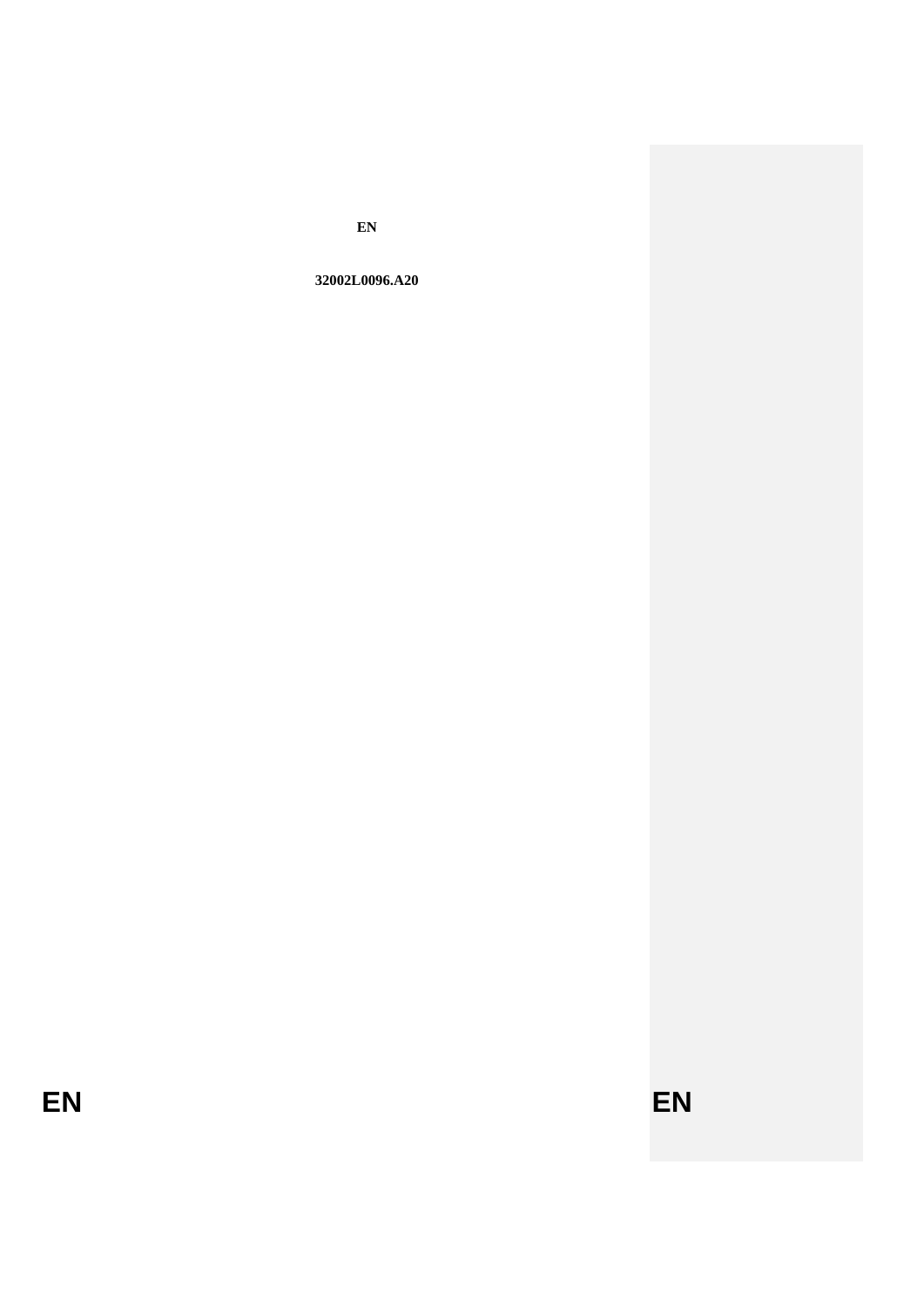## **DECISION OF THE EEA JOINT COMMITTEE No 82/2004**

### **of 8 June 2004**

#### **amending Annex XX (Environment) to the EEA Agreement**

### THE EEA JOINT COMMITTEE,

Having regard to the Agreement on the European Economic Area, as amended by the Protocol adjusting the Agreement on the European Economic Area, hereinafter referred to as 'the Agreement', and in particular Article 98 thereof,

#### Whereas:

- (1) Annex XX to the Agreement was amended by the Agreement on the participation of the Czech Republic, the Republic of Estonia, the Republic of Cyprus, the Republic of Hungary, the Republic of Latvia, the Republic of Lithuania, the Republic of Malta, the Republic of Poland, the Republic of Slovenia and the Slovak Republic in the European Economic Area signed on  $14$  $14$  October 2003 in Luxemburg<sup>1</sup>.
- (2) Directive 2002/96/EC of the European Parliament and of the Council of 27 January 2003 on waste electrical and electronic equipment (WEEE) $^2$  is to be incorporated into the Agreement,

HAS DECIDED AS FOLLOWS:

#### *Article 1*

The following point shall be inserted after point 32f (Directive 2000/76/EC of the European Parliament and of the Council) of Annex XX to the Agreement:

'32fa. **32002 L 0096**: Directive 2002/96/EC of the European Parliament and of the Council of 27 January 2003 on waste electrical and electronic equipment (WEEE) (OJ L 37, 13.2.2003, p. 24).

The provisions of the Directive shall, for the purposes of the present Agreement, be read with the following adaptation:

In Article 17(4)(a), the word ", Iceland" shall be inserted after the word "Greece".'

<sup>&</sup>lt;sup>1</sup> OJ L 130, 29.4.2004, p. 3.

<span id="page-1-0"></span><sup>2</sup> OJ L 37, 13.2.2003, p. 24.